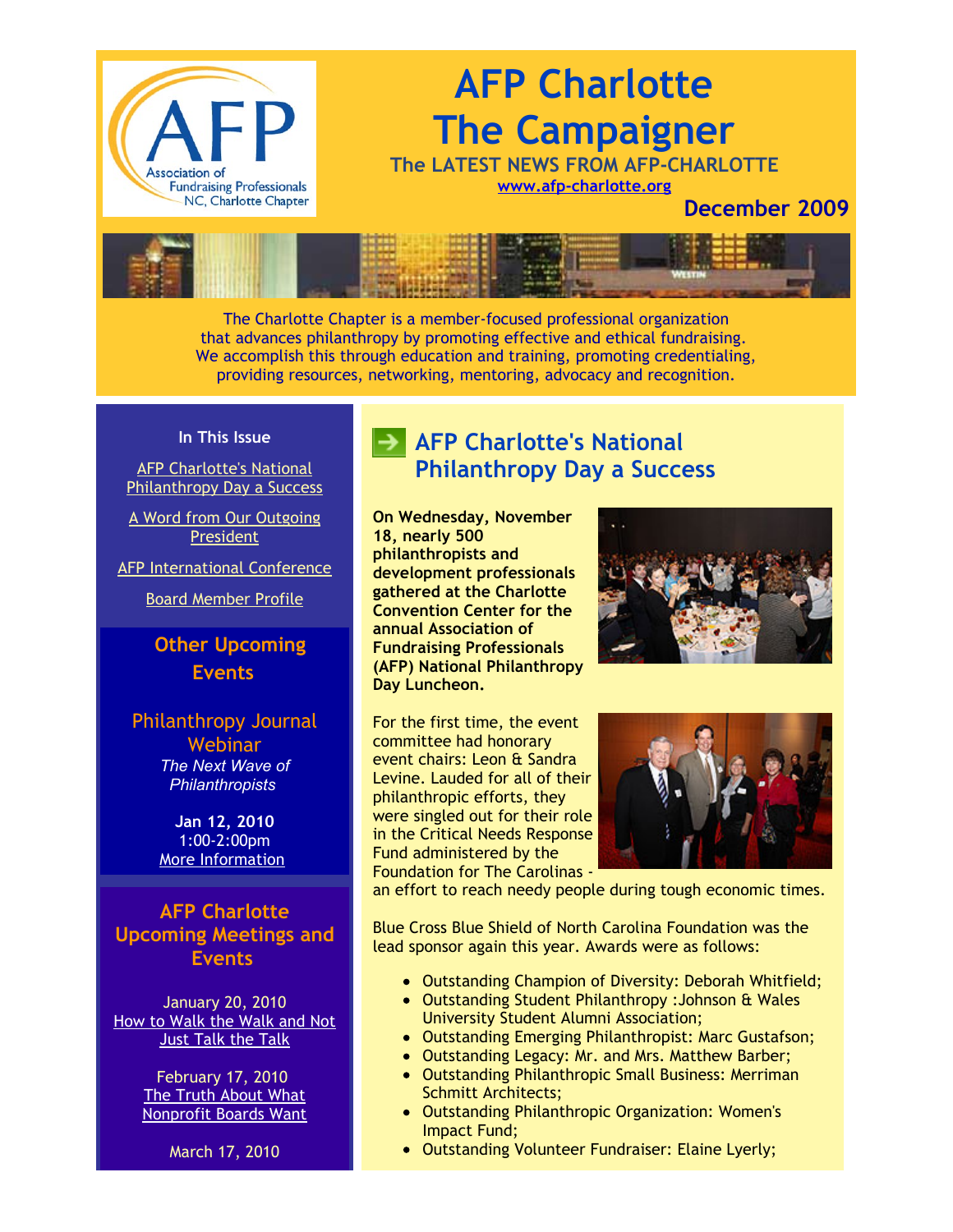#### Paying It Forward: Youth [Philanthropy in North Carolina](http://www.afp-charlotte.org/rsvp_details.html?id=2660)

### **AFP Charlotte Chapter Executive Referral Service**



Charlotte offers two levels of executive referral service:

Position announcement emailed to AFP-Charlotte email list and posted on website.

Position announcement posted on AFP-Charlotte web site only

Job postings will be removed from the web site after being posted for 75 days.

[For More Information and to](http://www.afp-charlotte.org/executivereferrals.html) view available positions

#### **2009 Board Members**

PRESIDENT [Beth Fischer, JD, CFRE](mailto:beth.fischer@uncc.edu) *Director of Development Belk College of Business, UNC Charlotte*

PRESIDENT-ELECT [Doug Hartjes, CFRE](mailto:dhartjes@crisisassistance.org) *Development Officer Crisis Assistance Ministry*

**SECRETARY** [Jenni Gaisbauer, CFRE](mailto:jgaisbauer@museumofthenewsouth.org) *Senior Vice President of Development Levine Museum of the New South*

> **TREASURER** [Jennifer Sheely](mailto:jennifers@holyangelsnc.org) *Vice President of*

- Outstanding Professional Fundraising Executive: E.J. Underwood and
- Outstanding Philanthropist: Nicholas T. Goudes.

Thanks to NPD Chair Tiffany Hilson, Amy Tribble, Sharon Harrington (the 2010 NPD Chair) and others who helped make this event such an amazing success.



#### **A Word from Our Outgoing President AFP Charlotte 2009 Year in Review - from Beth Fischer**

As 2009 winds down I want to thank you for being an AFP member and take the opportunity to highlight some of our chapter accomplishments.

This year your AFP board created a strategic plan that will serve our chapter for several

years.

We partnered with the Charlotte Business Journal and hosted "New Faces of Philanthropy: Building Your Donor Base for Tomorrow" a breakout session at their Nonprofit Business Seminar in November.

We hosted our 19th successful National Philanthropy Day complete with media coverage in the Charlotte Observer, Charlotte Business Journal and on NewsChannel 14.

Thanks to you our meeting attendance increased 30% over last year.

Responding to the challenging economic times, we increased our allotment for scholarship and thus our distributions increased 36% year over year.

We now have an AFP Charlotte Chapter Facebook page - [CLICK HERE](http://www.facebook.com/home.php?#/pages/AFP-Charlotte/190323401348?ref=ts) to become a fan!

We held our first Holiday Social at BlackFinn just last week.

It has been an honor to serve as the 2009 AFP Chapter President and thanks to each of you for your commitment to promoting ethical and effective fundraising. Best Wishes for a Happy New Year!

## AFP Charlotte Is Now On Facebook

Become a Fan of AFP Charlotte on the social networking site, [Facebook](http://www.facebook.com/home.php?#/pages/AFP-Charlotte/190323401348?ref=ts) today!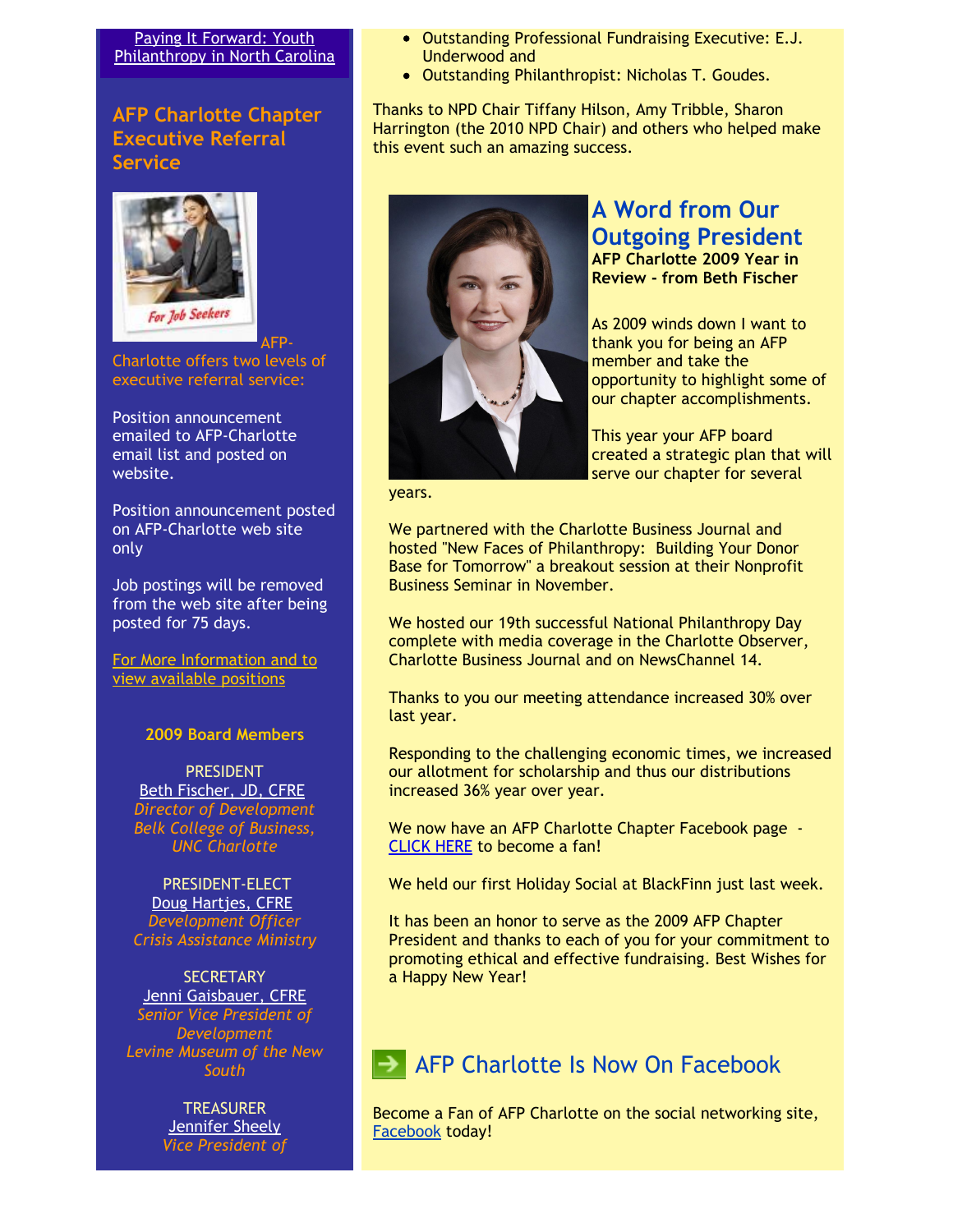*Development Holy Angels Foundation, Inc.*

PAST PRESIDENT [Nancy McEneny, CFRE](mailto:nmceneny@lifespanservices.org) *Director of Community Affairs & Development LifeSpan*

MARKETING/COMMUNICATIONS [Armen S. Boyajian](mailto:asboyajian@charlottediocese.org) *Director of Leadership Giving Catholic Diocese of Charlotte*

**MENTORING** [Linda Breen](mailto:lbreen@uncc.edu) *Director of Philanthropy College of Education UNC Charlotte*

**MEMBERSHIP** [Michelle Hamilton, CFRE](mailto:mhamilton@crisisassistance.org) *Development Officer Crisis Assistance Ministry*

EXECUTIVE REFERRAL [Todd W. Hartung, Jr.](mailto:Hartungt@queens.edu) *Associate VP Alumni Programs & Annual Giving Queens University of Charlotte*

NATIONAL PHILANTHROPY DAY [Tiffany M. Hilson](mailto:thilson@urbanleaguecc.org) *Vice President - Development & Communications Urban League of Central Carolinas*

EDUCATION, ETHICS & YOUTH IN PHILANTHROPY [Shannon Hinson](mailto:shinson@thompsoncff.org) *Director of Annual Fund Thompson Child & Family Focus*

> SENIOR FORUM [Patton McDowell](mailto:PM@pattonmcdowell.com) *Consultant Patton McDowell & Associates, LLC*

**DIVERSITY** [Kishshana Palmer Teele](mailto:kishshana.teele@gmail.com) *Chief Development Officer Big Brothers Big Sisters of Greater Charlotte*

> **SCHOLARSHIPS** [Amy Tribble](mailto:amy@cfcrights.org)

# Board Member Profile

#### **Sharon Harrington**

will chair the 2010 National Philanthropy Day Committee. Sharon has a varied background in development and, before that, in municipal government. She has served as Director of Development for the College of Liberal Arts and Sciences at UNC Charlotte since 2006. Prior to joining UNC Charlotte, Sharon served as Director of Parent Programs at Davidson College, and, before that, she worked at the Foundation for the Carolinas. Before moving to Charlotte in 1999, Sharon served as director of two municipal departments for the City of New Orleans.

Sharon, however, calls herself a "recovering attorney." After graduating with a BA from the University of Delaware, Sharon received her JD from Duke Law School. Her first work experience after law school was at a major law firm in Washington, DC. She credits her transition from law into a life of public service in part to the mentorship of Nathalie Walker, a fellow attorney in New Orleans.

Sharon explained that Walker helped steer her towards her first public interest job - at the Sierra Club Legal Defense Fund (now Earthjustice Legal Defense Fund). She also cites Bart Landess of the Foundation for the Carolinas as a local mentor and friend. Sharon finds her current work at UNC Charlotte very rewarding, connecting her with alumni and friends in a dynamic, growing environment.

Sharon is married to another attorney, Rob Harrington. The recent "empty nesters" have one child, a son who is a freshman at Morehouse College. Next year, however, Sharon will have her hands full as Chair of the 2010 National Philanthropy Day Committee for AFP - and she's looking for a few AFP members to help in this effort. If you're interested, contact Sharon at 704- 687-0082 or by [EMAIL.](mailto:sharrin@uncc.edu)

# **AFP Members - Share Your Success**

Changed jobs recently? Accepted a new challenge? Received an accolade for your work and accomplishments? Let your colleagues and AFP know!

Simply send your current AND new job information (including city and state/province), or information about your recognition, to [ewire@afpnet.org.](mailto:ewire@afpnet.org) Please include the words "member motion" in the subject line.

AND, let us advertise this news locally - email [Armen Boyajian,](mailto:asboyajian@charlottediocese.org) Marketing and Communications Chair, AFP Charlotte.

## Membership Dues Installment Plan

AFP appreciates the economic situation that many members